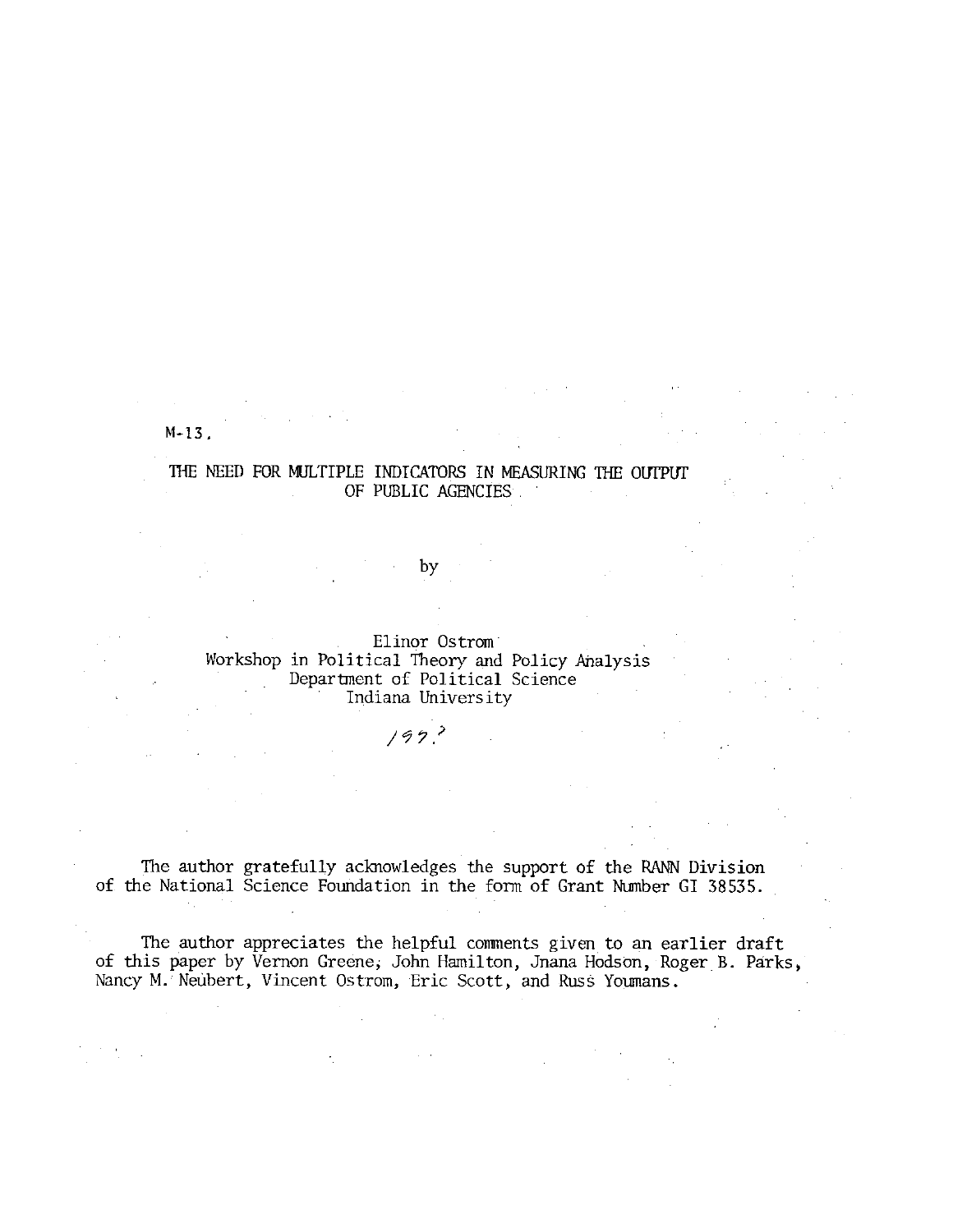The need for more valid and reliable means of measuring the output of government services at all levels of government is a critical problem for policy analysts. It is particularly important at the municipal level, where such outputs and their variations have the most direct impact upon citizens , and where sophisticated measurement and evaluation capabilities are least likely to be found. This need is easily documented by reference to: **1)** Reports of service breakdowns contributing to the exodus of middleclass residents from central cities (Without valid and reliable measures of services provided, how can we begin to estimate service levels required to stem or reverse this exodus?); 2) Lawsuits contending infringement of the equal rights provisions of the constitution through discriminatory provisions of services (Without valid and reliable measures of services provided, how can such cases be equitably resolved?); and 3) Frequent call s for reorganization of governmental arrangements, particulary in metropolitan areas, in order to provide government services more effi ciently (Without more accurate measures of services provided, how can we establish the probable consequences of such reforms, or measure those consequences in cases where such reorganizations are carried out?).<sup>1</sup>

The task of measuring the output of most government agencies is far more difficult than that of measuring the output of private firms. The output of a private firm is defined as the total quantity of any product manufactured or produced over a period of time. The output of a private firm can frequently be measured in physical terms, such as the total cars produced a year or the total loaves of bread produced a day. The number of physical units produced is an acceptable measure for most purposes.

While the output of a private firm is frequently measured in terms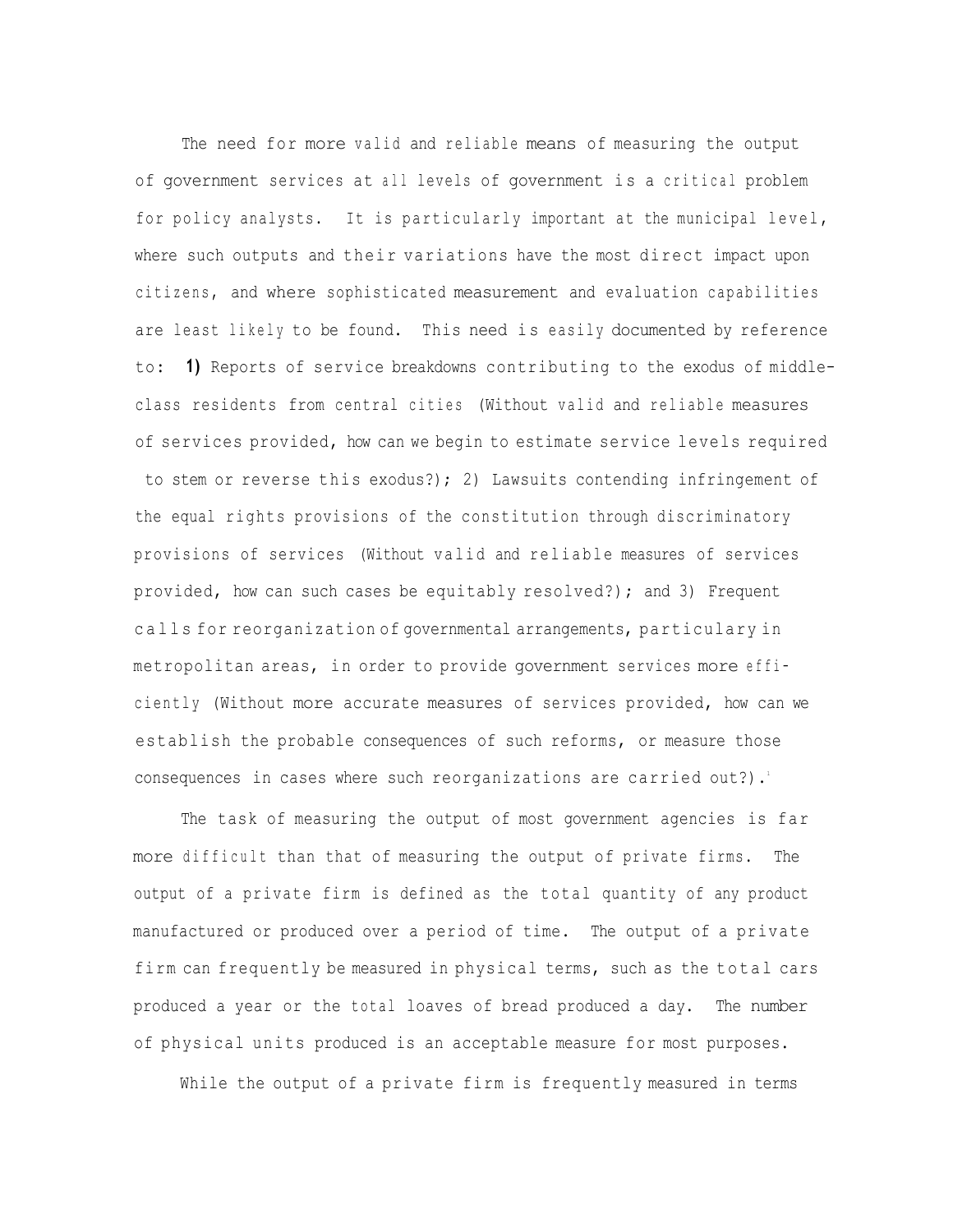of the physical units produced, the dollar value of the output is also used as a measure of output. Prices for private goods and services are established by voluntary transactions between buyers and sellers. Consumers voluntarily enter markets and decide whether and how much of a particular good to purchase from among the alternatives offered. A consumer unwilling to pay the market price for a good can be excluded from consuming it s benefits. In deciding to buy or not to buy, a consumer must make some estimate of the value he will receive in the consumption process. A consumer will be willing to purchase a good only if he expects that the benefits he will receive, less the costs he will incur in consuming a good, exceed the net benefits he could obtain from using the purchase price in a different fashion. Thus, the dollar value of the output of a private firm determined by the prices at which units are sold includes a measure of both **1)** the amount of output and **2)** the expected value of the output by the consumer.

In the public sector, it is much more difficult to conceptualize and measure either the physical output of a public agency or the appropriate dollar value of the output. What is the output, for example, of a police department? In a general sense, the output of the police is the maintenance of order, the prevention and detection of crime, the enforcement of the law and the provision of emergency response services to citizens. One sees police on patrol and assumes that all individuals within some range of effects are benefited by this activity. However, the "production process" does not produce a clearly defined output and the lack of a market makes it difficult to know how much those effects are valued by those receiving them.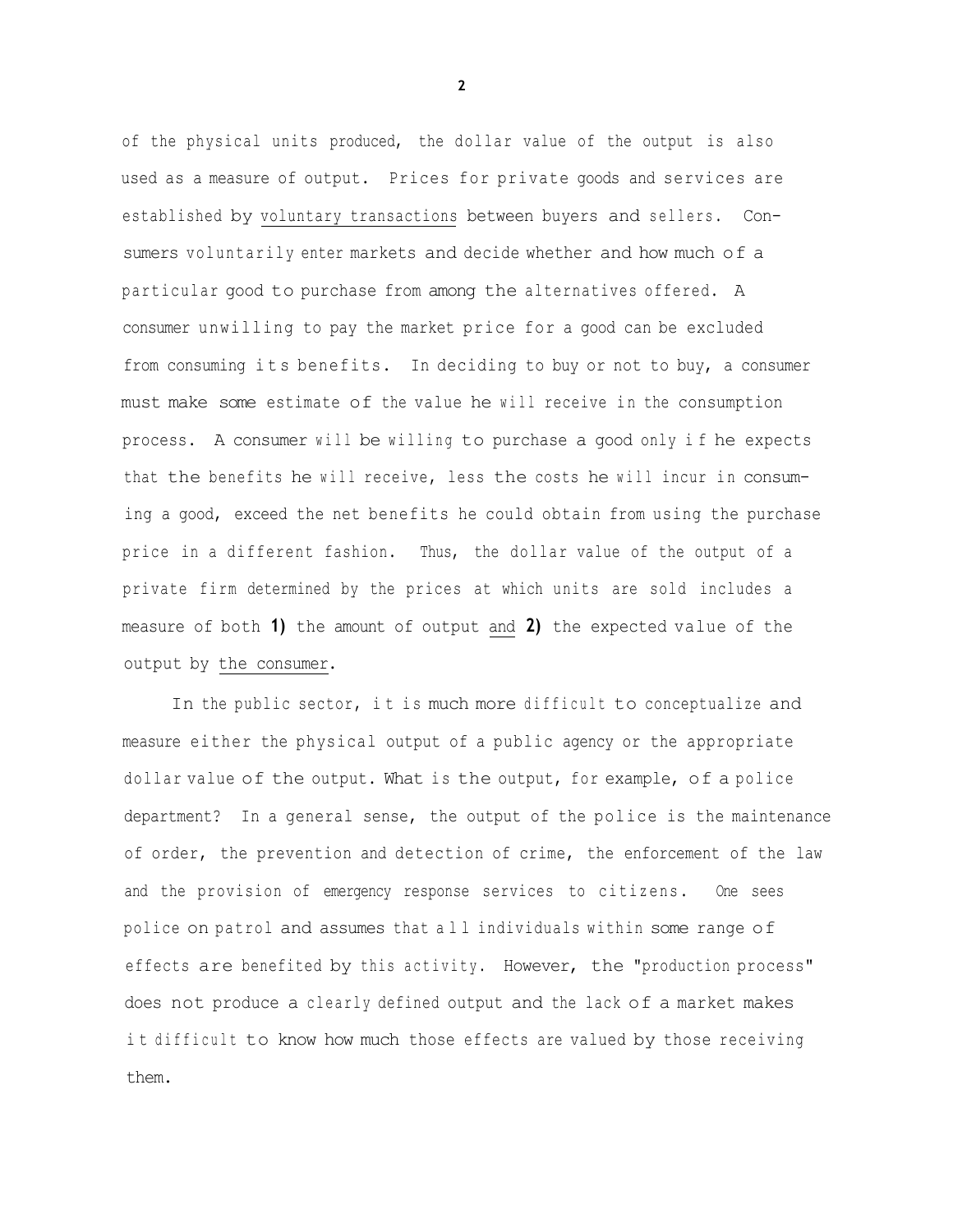The outputs of many municipal agencies exhibit several characteristics of public goods. In particular, the outputs are often indivisible and potential beneficiaries cannot easily be excluded from receiving the effects of the output. Street lighting, for example, cannot be provided to one resident of a block without simultaneously providing it to others living on the block or travelling along the block. The costs of excluding some from the benefit so that those who do benefit can be charged for the benefit would be very high. Given indivisibility and nonexcludability, the problem of measuring output pervades the analysis of all public policy related to the provision of municipal public services.<sup>3</sup>

The indivisibilities and lack of exclusion characteristic of public goods prevents reliance upon single measures such as quantity or dollar value of output. It becomes necessary to measure several aspects of public output simultaneously. Thus, the speed of response made by a local police department is one indicator of the service level being provided by the department. Sole reliance on such a single indicator as the measure of output, however, could lead to serious problems both for policy analysts and public actors.

The F.B.I. Crime Index has too frequently been utilized as a single measure of the output of police agencies.' The problem of widespread nonreporting of crimes can be corrected to some extent by supplementing official F.B.I, crime reports with other indicators of victimization derived from household sample surveys.' Further indicators of the output of police agencies can be obtained by asking receipients of police service about their specific experiences with and evaluations of local police services. The ratio of warrants issued to warrants applied for can be used as a comparative indicator of the performance of police departments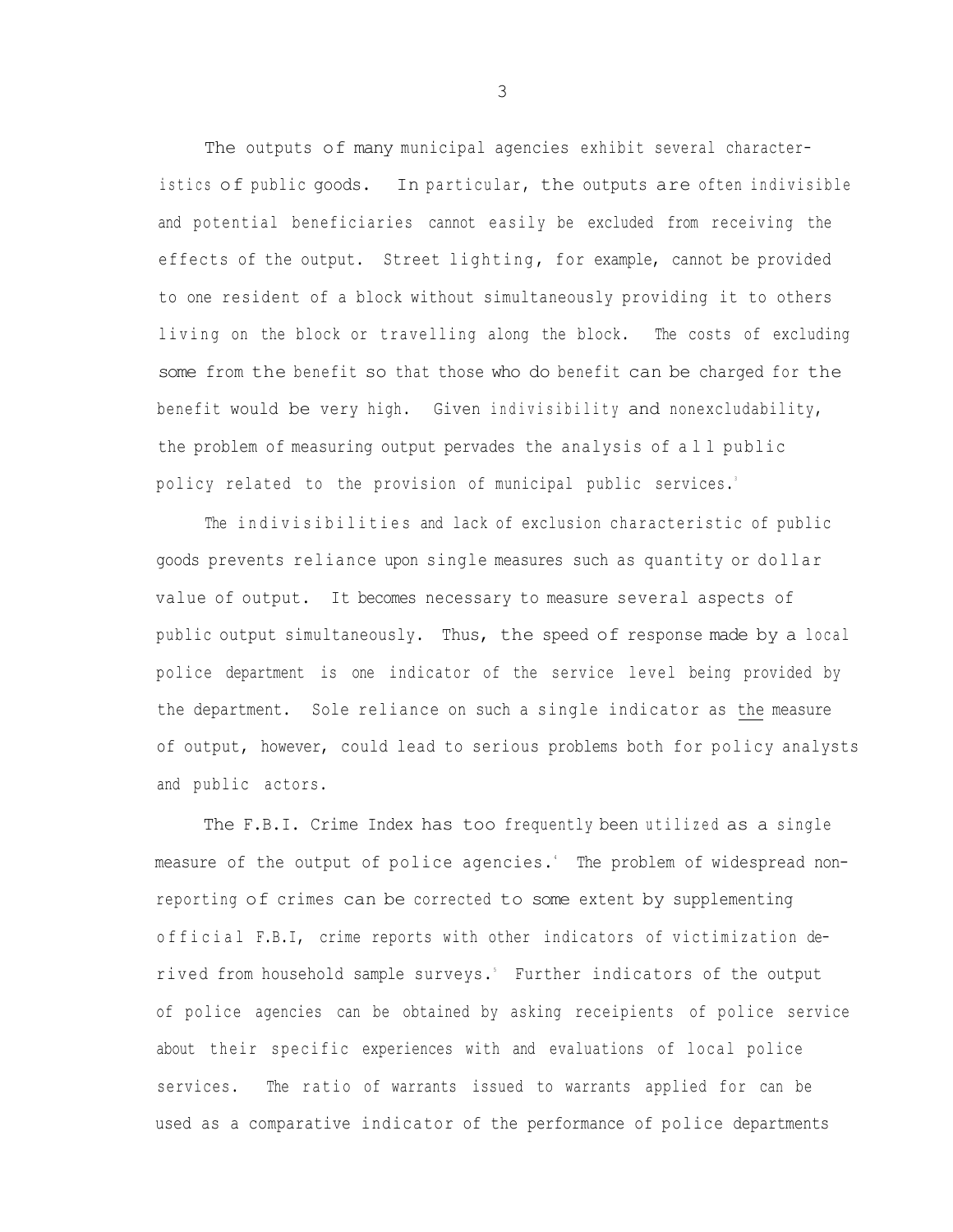served by the same prosecutor. The geographic distribution of the sale of private protection devices can be used as a negative indicator of the sense of safety felt by citizens and their lack of reliance on the police for primary protection.

Employing any single indicator of public agency output as the basis for structuring internal incentive systems can lead to pathologies. Jerome Skolnick has graphically described one such pathology resulting from the excessive reliance upon "the clearance rate" by the Oakland Police Department as a measure of performance.' Detectives in the department were led to treat the most active and confirmed burglars, once arrested on a charge, as a potential resource of great value for future promotions. If the detective were able to offer a suspected burglar a sufficient reward in the form of significantly reduced charges, he might convince him to confess to a large number of crimes--thus "clearing" them all with a single arrest and a reduced charge.

Policy analysts can fall into the same trap by reliance upon single indicators. Far too many articles examining factors affecting the output of public agencies have utilized as their sole measure of output an absolute or relative input quantity such as total public expenditures or per capita public expenditures. The use of expenditures figures by social scientists as the sole measure of output has legitimized the growing reliance of the courts on similar indicators. Recently, an important series of cases has been argued before the courts in which the basic issue has been the unequal distribution of public goods and services to particular neighborhoods based on alleged racial, ethnic, or economic discriminations. 8 Most of the cases focusing on the provision of educational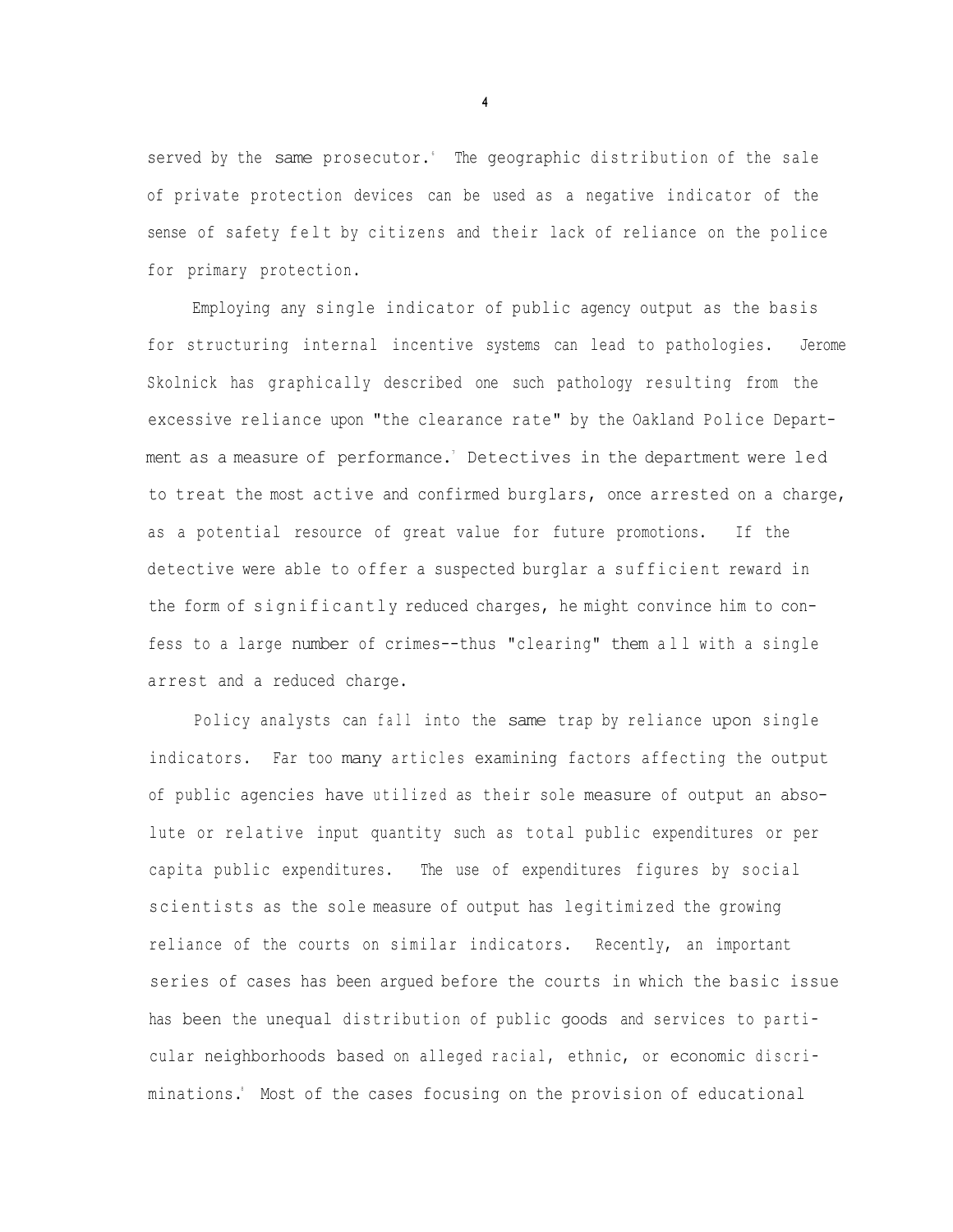services have utilized dollar resources per child as their measure of

output.<sup>9</sup> James Coleman and others have challenged the adequacy of simple dollar expenditures levels as measures of the output of educational systems.<sup>10</sup> In several studies of police performance in the Indianapolis, Chicago, Grand Rapids, St. Louis, and Nashville metropolitan areas, the output of the police measured by a series of multiple indicators of performance has not been positively associated with average per capita expenditure levels by city." Excessive reliance upon expenditure levels as the sole indicators of output may lead the courts into the position of finding the most wasteful (or most graft-ridden) cities providing the highest levels of output to their citizens.

Such methodological traps can be mitigated by the conscious development and reliance on multiple indicators of output derived wherever possible from multiple modes of data collection. Researchers at the Urban Institute have pioneered in this regard. They have explored a wide variety of poten-**12**  tial indicators to be used simultaneously in any effort of measure output.

The Workshop in Political Theory and Policy Analysis at Indiana University has recently embarked on a research effort for the RANN Division of the National Science Foundation. The major focus of this project is the development of multi-mode measurements of two municipal services: street lighting and street repair. For street lighting, we developed a method to utilize a precision light-meter to record the level of night lighting on sidewalks and streets facing a particular block face. For street repair, we developed a mechanical device, called the Residential Street Roughness Indicator, to measure the roughness of, a street. In addition, we also developed an observation form and procedure which can be used by trained observers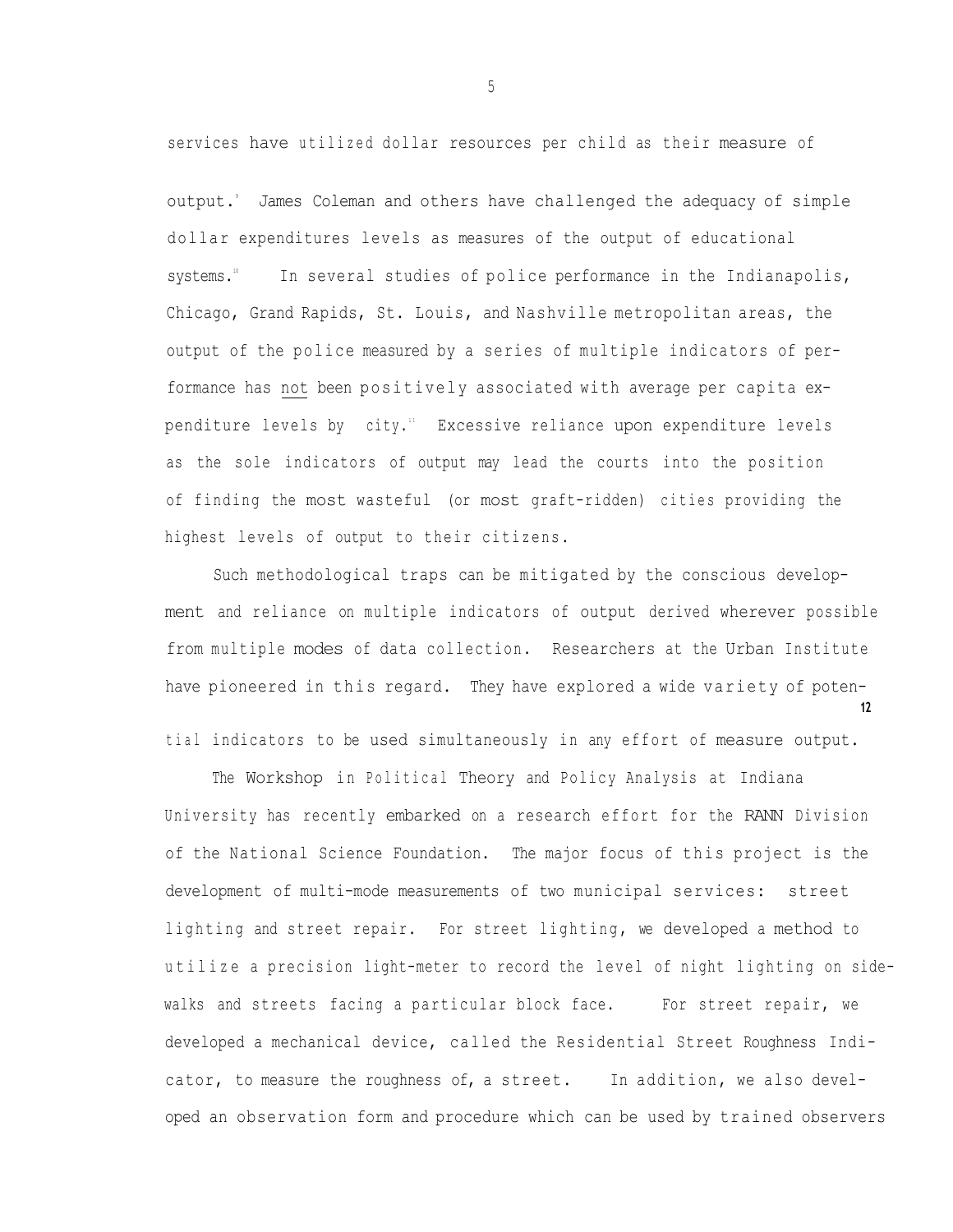to record specific data about various aspects of street condition.

In addition to the physical mode of data collection used for each of the service areas, we also utilized two other modes: a survey of respondents, and indicators derived from agency records. A pretest of our survey instrument was administered to respondents living in seven small neighborhoods in Indianapolis during 1974. A total of 326 respondents were interviewed in this test. Citizens were asked a series of questions to elicit their perceptions of street lighting and road repair, their evaluations of the same, and their preferences for differing levels of these services. Agency records provided our third mode of data collection. Unfortunately, we found this mode of data collection to be the most difficult of all. Agency records were so fragmentary that few consistent indicators could be developed. For road repair we were able to code the frequency of complaints directed to the Indianapolis Department of Transportation concerning the roads facing the respondents in our survey. For street lighting, we were not able to code much more than the frequency and pattern of street lights shown on agency maps.

Preliminary data analysis has been initiated. One of the first questions we have addressed is "What is the relationship between citizen perceptions of service levels and our unobstrusive measures of service levels?" This is a particularly important question since many policy analysts are hesitant to rely at all upon citizen reported evaluation of output due to the assumed inaccuracy of citizen perceptions of service levels. Early analysis does not provide a completely uniform picture of accurate perception across all indicators. However, the more specific and concrete the referant to which our questions were addressed, the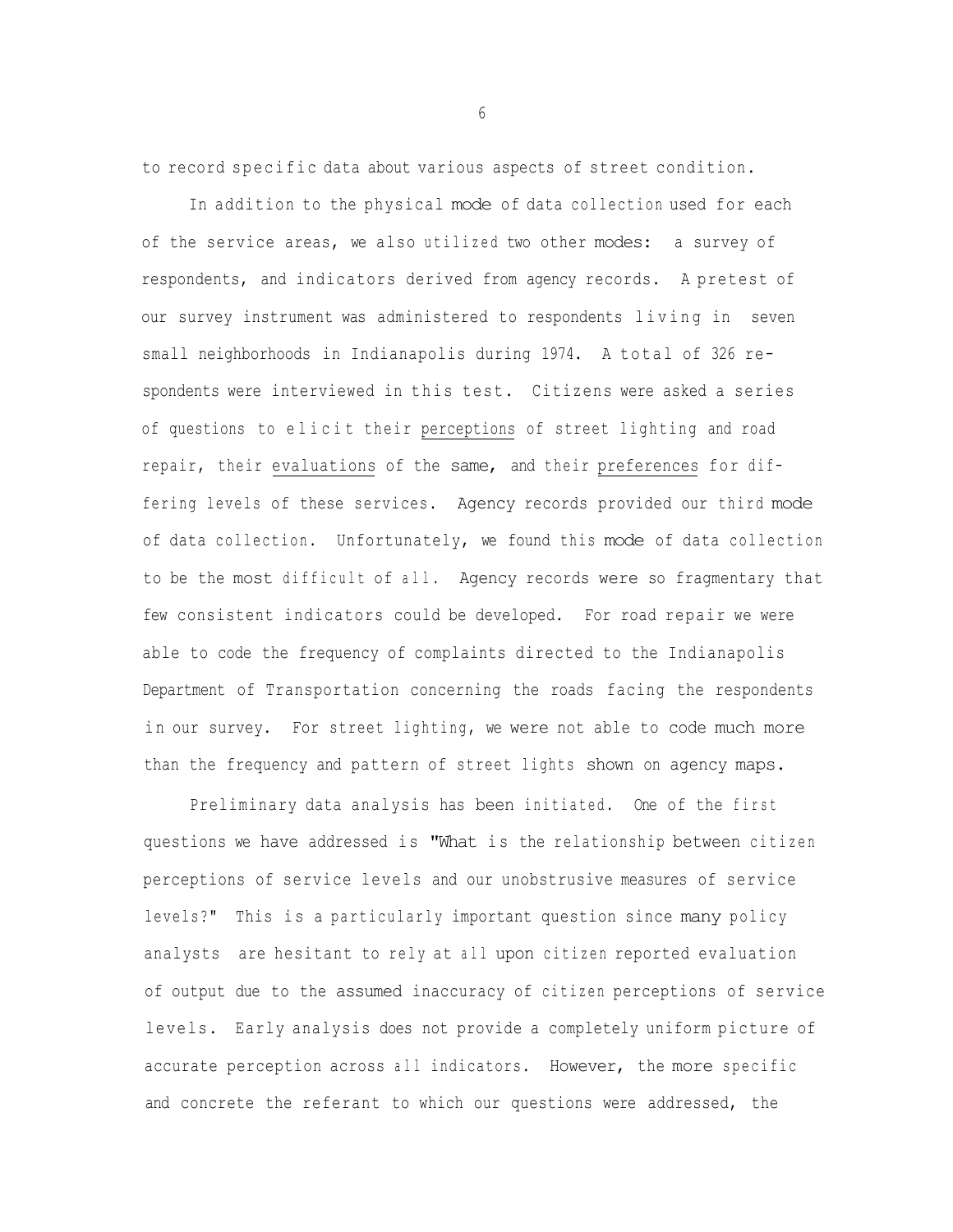more likely a high level of association exists between unobstrusive measures and citizen perceptions of service levels.

For example, in general citizens were quite accurate in their perceptions concerning a number of specific aspects concerning the condition of street repair on their block face. Citizens accurately reported the type of street surface, the presence or absence of curbs, the condition of their curbs, the presence of surface disintegration, and the presence of potholes.<sup>15</sup>

Sue Carroll of the Workshop staff developed a roughness scale for each block face included in our study and for each quadrant of a block on which respondents lived." The scale was composed of individual items coded for each quadrant of a block including amount of surface disintegration, number and size of potholes, presence or absence of cracks, presence or absence of bumps, and presence or absence of utility cuts. Each observer was also asked to rate each blockface as being 'Very rough," "fairly rough," "fairly smooth," and "very smooth." These observer ratings were strongly related to the "roughness scale" for both a quadrant (gamma =  $.94$ ) and for the block face as a whole (gamma = .97). Given these high coefficients, the roughness scale derived from the individual items coded by observers would appear to have at least some face validity .

When respondents' perceptions of the roughness of the street on their block were then associated with the quadrant and blockface roughness scale, the measure of association between them is fairly strong (gamma =  $.76$  for both scales). As shown on Table I, some variation occurred across various control variables. Those persons with more than a high school diploma.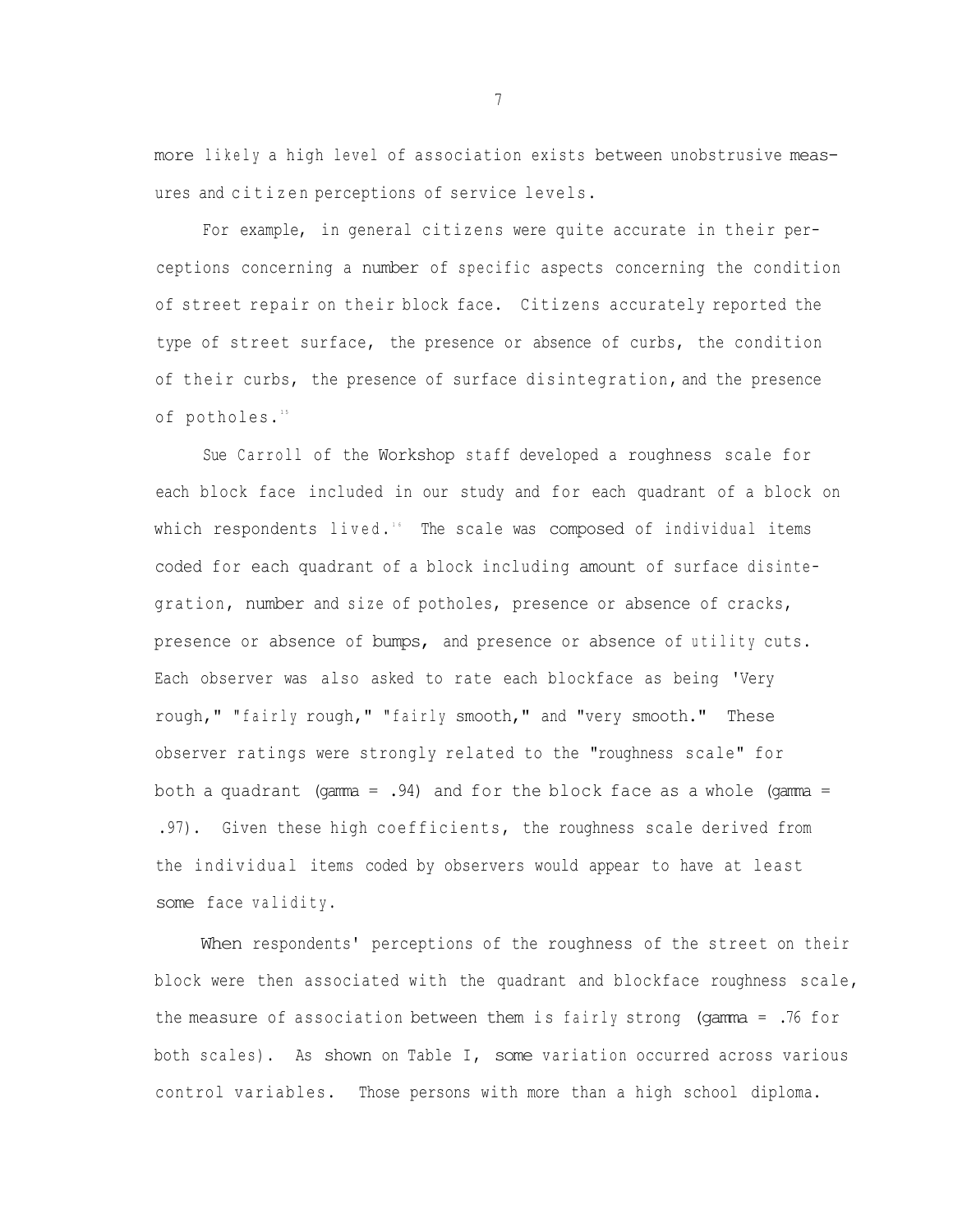|                                                                                  |                            | <b>Sex</b>           |              |                                      | <b>Education</b>                           |                          |              | Age             |             |                                                        | Length of Residence                               |              |
|----------------------------------------------------------------------------------|----------------------------|----------------------|--------------|--------------------------------------|--------------------------------------------|--------------------------|--------------|-----------------|-------------|--------------------------------------------------------|---------------------------------------------------|--------------|
|                                                                                  |                            |                      |              |                                      |                                            |                          |              |                 |             |                                                        |                                                   |              |
|                                                                                  | Entire<br>Sample           | <b>Females Males</b> |              | Less Than<br>High School<br>Graduate | High<br><b>School</b><br>Graduate Graduate | More Than<br>High School | Less Than    | $30 - 45$       | $-46-60$    | More Than<br>30 yrs. old yrs. old yrs. old 60 yrs. old | Less<br>Than<br>$1-5$ yrs. $5$ yrs.<br>$1 \, yr.$ | More<br>Than |
| Association Between<br>Perceptions and<br>Scores on Quadrant<br>Roughness Scale  | gama<br>$-76$<br> N= (247) | .74<br>(142)         | .78<br>(102) | .73<br>(82)                          | .69<br>(77)                                | .85<br>(80)              | . 68<br>(80) | . 61<br>(66)    | .87<br>(57) | .93<br>(44)                                            | $.66*$<br>(126)                                   | .89<br>(121) |
| Association Between<br>Perceptions and<br>Scores on Blockface<br>Roughness Scale | gama<br>.76<br> N= (319)   | .71<br>(183)         | .81<br>(132) | .72<br>(99)                          | .71<br>(106)                               | .80<br>(106)             |              | $.67*$<br>(190) |             | $.89*$<br>(129)                                        | $.67*$<br>(160)                                   | .87<br>(159) |

#### ASSOCIATION BETWEEN CITIZEN PERCEPTIONS OF ROUGHNESS AND SCORES ON BOTH THE OUADRANT AND MEASURES OF THE BLOCKFACE ROUGHNESS SCALES

| Length of Blockface                     |                                                        |                       |  |  |  |  |
|-----------------------------------------|--------------------------------------------------------|-----------------------|--|--|--|--|
| Short                                   | Medium<br>$($ <650 ft.) $($ 650-900 ft.) $($ >900 ft.) | Long                  |  |  |  |  |
| $.81 -$                                 | . 85                                                   | . 44                  |  |  |  |  |
| (74)                                    | (79)                                                   | $\sim$ (74):          |  |  |  |  |
| <b>Nule's Q=   Yule's Q=</b><br>$.91**$ | $.69***$                                               | Yule's Q=<br>$.69***$ |  |  |  |  |
| (100)                                   | (101)                                                  | (118)                 |  |  |  |  |

**CONTINUE** 

 $• NOTE:$ Because of the nature of the distributions, there were too few respondents to compute gamma for these categories separately. Therefore, two categories have been combined.

\*\* NOTE: Even by combining these two categories, there were so few respondents with scale scores placing them into the "very rough" or "fairly rough" scale categories that gamma could not be computed. Therefore, the scale was dichotomized into "rough" and "smooth" and Yule's Q was computed.

\*From Sue Carroll, "An Analysis of the Relationship Between Citizen Perceptions<br>and Unobstrusive Measures of Street Conditions," (Bloomington, Indiana: Indiana University, Department of Political Science, Workshop in Political Theory and Policy Analysis, Research Report Number 10, p. 28.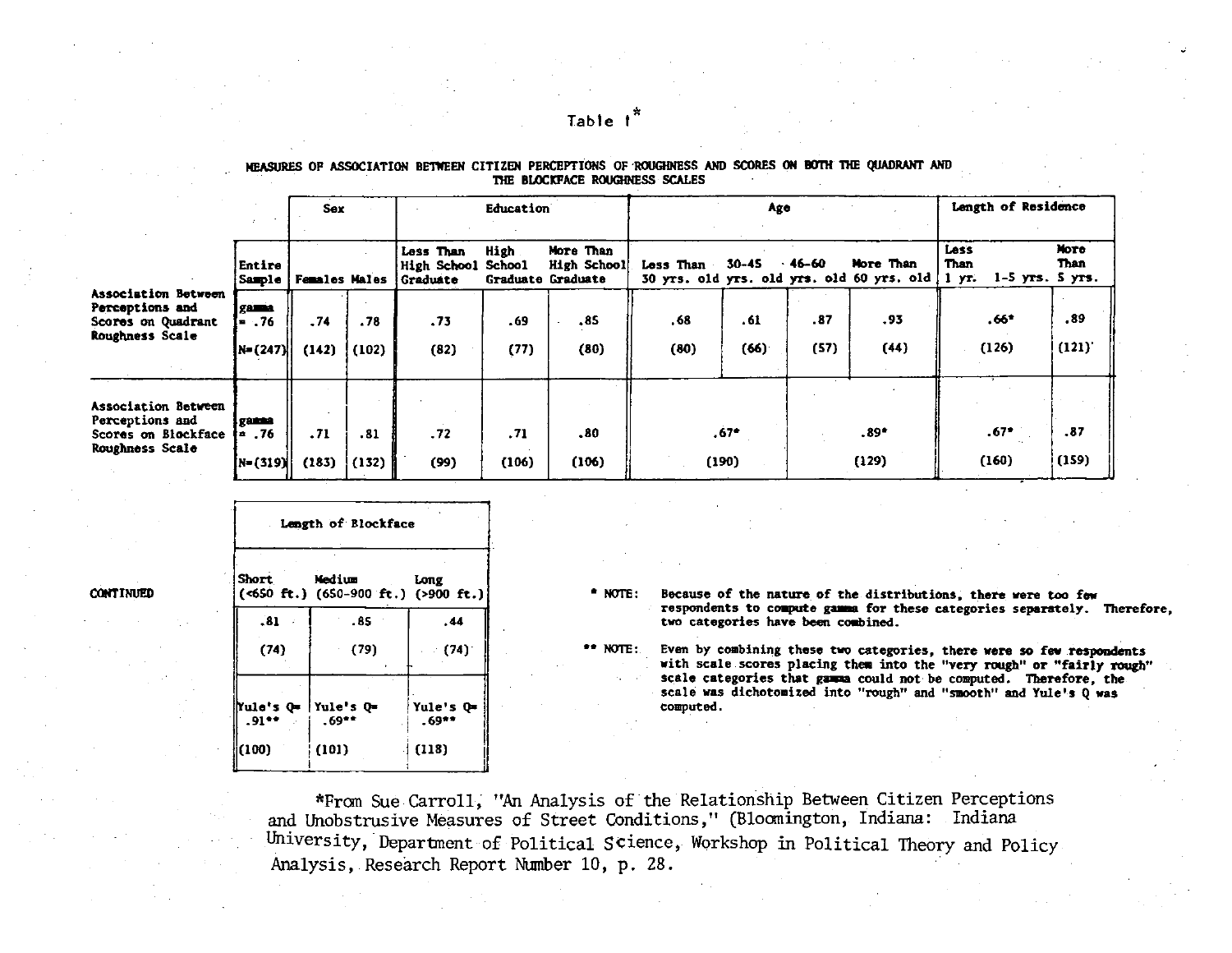those over 45, those who have lived on a block more than five years, and those living on medium to short blocks tended to be more "accurate" in their perceptions of road roughness. Initial data analysis with scores produced by the Residential Street Roughness Indicator device has produced consistent findings with those reported on here. There is a high association among all of these individual modes of data collection concerning the level of road roughness--individual respondent perception, the roughness scale computed from observer coding of street conditions, and the output from the mechanical device for measuring road roughness.

Although the levels of association are not, in general, as high as in the case of street conditions, statistically significant correlations between citizen perceived streetlight brightness levels on their blockface and data from a precision protoelectric meter were found. Further, a distinct pattern emerged between the strength of association and the size of the interval on either side of a respondent's house over which light meter readings were averaged. Correlations reach a maximum when meter readings are averaged over intervals relativel y proximate to a respondent's home and decline as the meter readings are averaged over widening intervals. The lowest correlation is between citizen perceptions and light-meter readings averaged over the entire blockface. Indeed, for some subsets of the sample, this correlation was not statistically significant. Thus, citizens appear to show a pronounced tendency to perceive blockface streetlight brightness conditions in terms of the brightness levels relatively proximate to their own homes. When asked specifically about conditions proximate to their homes, citizens are more accurate still. We also found that citizens who had lived on their block for more than 10 years, who had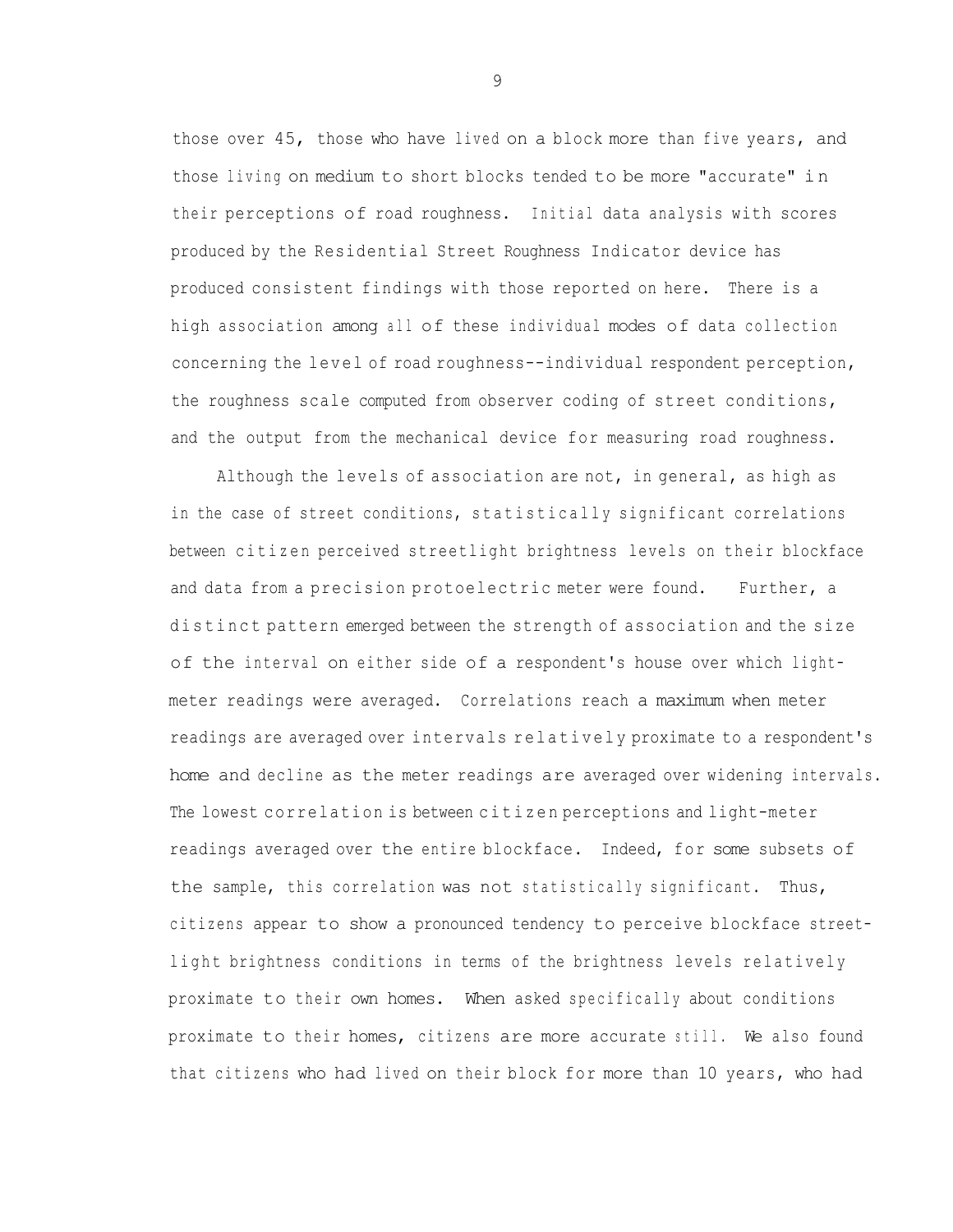a high school or better education, or who lived on relatively short blocks showed a higher than average degree of accuracy.

As further analysis proceeds, we hope to address the question of which measures can be used most effectively and economically by public officials or public interest groups in measuring the output of these two municipal services. Where we have multiple modes of data collection for the same attribute, such as we have for road roughness, we can begin to answer the question of which mode is most "cost effective" in providing a reliable and valid indicator of that attribute. It would appear, for example, that the observation form developed to measure several attributes of road repair can be used to generate a valid measure of road roughness which is highly associated with both citizen perceptions of roughness and with a mechanical recording of road roughness. Given the considerable economy of administering an observation form as compared to either a survey of residents or the use of the Residential Street Roughness Indicator, one would have to judge the observation form to be the most cost effective mode of data collection concerning road roughness of those studied.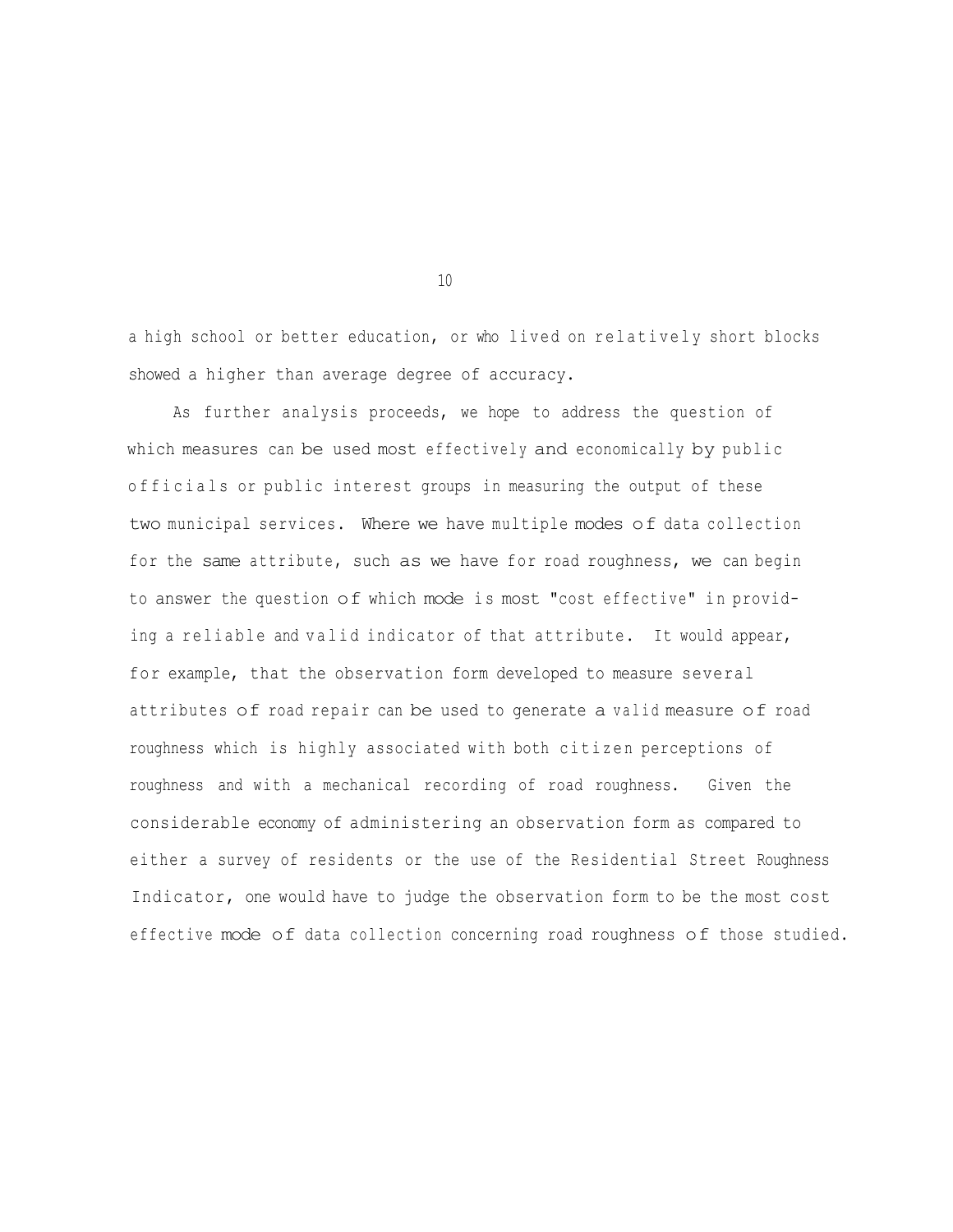### FOOTNOTES

1. See Robert A. Bish and Vincent Ostrom, Understanding Urban Government (Washington, D.C.: American Enterprise Institute, 1973).

2. Paul A. Samuelson, "The Pure Theory of Public Expenditure," The Review of Economics and Statistics 36 (November 1954), pp. 387-389.

3. William J. Baumol, Welfare Economics and the Theory of the State (Cambridge, Massachusetts: Harvard University Press, 1962), and Mancur Olson, The Logic of Collective Action (Cambridge, Massachusetts, Harvard University Press, 1965).

4. For a discussion of the loss of information about the large volume of service calls and activity levels resulting from a police department's primary reliance upon the F.B.I. Index Crimes, see Roger B. Parks, Measurement of Performance in the Public Sector: A Case Study of the Indianapolis Police Department (Bloomington, Indiana: Indiana University, Department of Political Science, Workshop in Political Theory and Policy Analysis, 1971). See also Elinor Ostrom, "Institutional Arrangements and the Measurement of Policy Consequences: Applications to Evaluating Police Performance," Urban Affairs Quarterly 6 (June 1971), 447-476.

5. See President's Commission on Law Enforcement and Administration of Justice, The Challenge of Crime in a Free Society (Washington, D. C.: Government Printing Office, 1967).

6. This indicator of performance is utilized in Dennis Smith and Elinor Ostrom, "The Effects of Training and Education on Police Attitudes and Performance: A Preliminary Analysis," in Herbert Jacob, (ed.) **The**  Potential for Reform of Criminal Justice (Beverly Hills: Sage Publications, 1975). For a discussion of other measures of police performance see Elinor Ostrom, "On the Meaning and Measurement of Output and Effi ciency in the Production of Urban Police Services," Journal of Criminal Justice 1 (June 1973), pp. 93-111.

7. Jerome Skolnick, Justice Without Trial: Law Enforcement in Democratic Society (New York: John Wiley & Sons, 1967).

8. Ralph S. Abascal, "Municipal Services and Equal Protection: Variations on a Theme by Griffin V. Illinois, " Hastings Law Journal 20 (May 1969), pp. 1367-1391; Dennis R. Anderson, "Toward the Equalization of Municipal Services: Variations on a Theme by Hawkins," Journal of Urban Law 50 (November 1972), pp. 177-197; Michael P. Schumaecker, "Equal Protection: The Right of Equal Municipal Services," Brooklyn Law Review 37 (Spring 1971), pp. 568-587.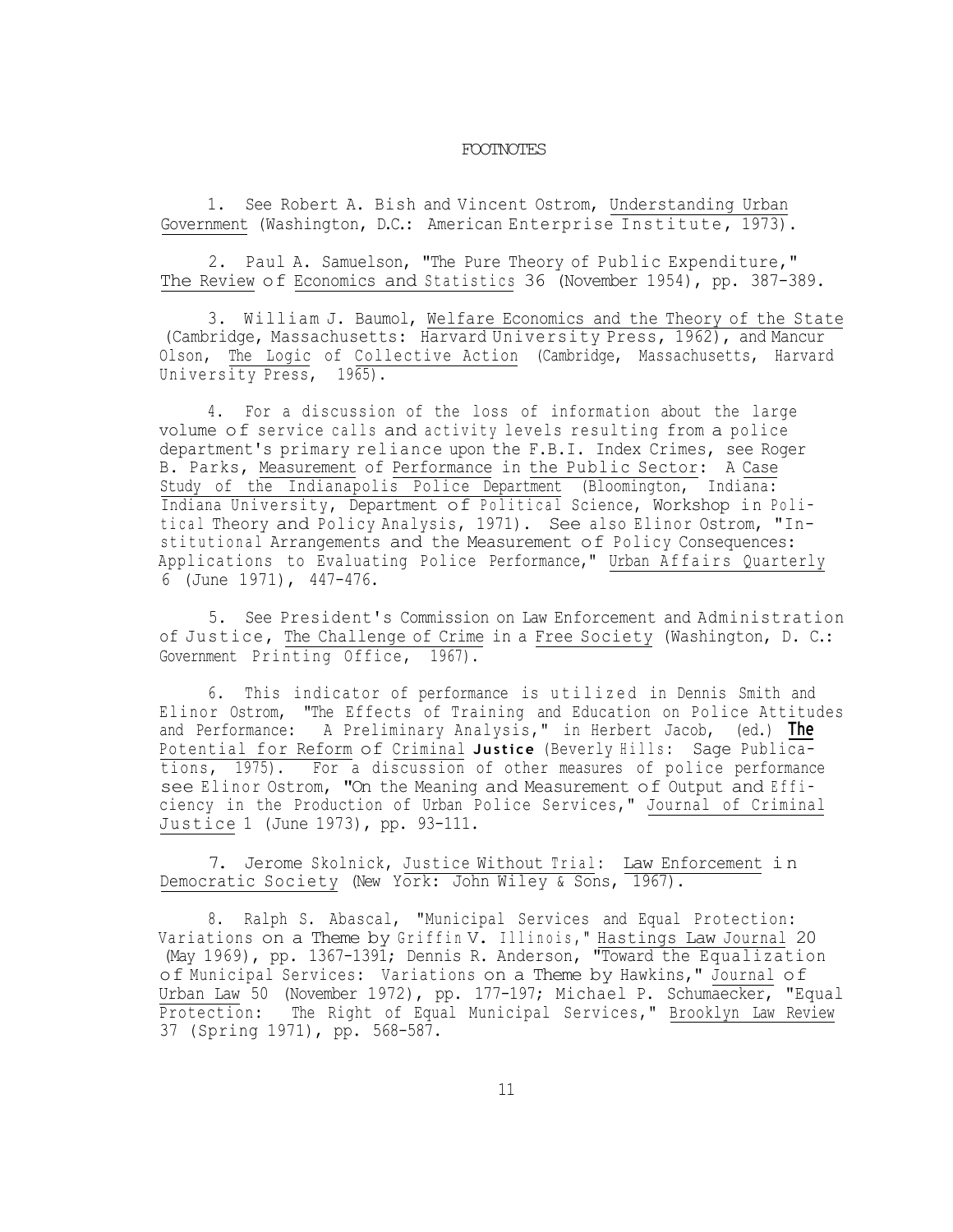9. See San Antonio Independent School District v. Rodriguez, 41 U.S.L.W. 4407 (1973); Sweatt v. Painter, 339 U.S. 629 (1950); Serrano v. Priest, 96 Cal. Reptr. 601 (Sup. Cr. Cal., 1961); U.S. v. Jefferson County Board of Education, 380 P. 2d. 385 (5th cir., 1967); Hombson v. Hansen, 269 F. Supp. 401 (D.D.D., 1967).

10. James Coleman, "The Concept of Equality of Educational Opportunity," Harvard Educational Review 38 (Winter 1968), pp. 7-22.

11. Elinor Ostrom, William H. Baugh, Richard Guarasci, Roger B. Parks, Gordon P. Whitaker, Community Organization and the Provision of Police Services (Beverly Hills: Sage Publications, 1973); Elinor Ostrom and Roger B. Parks, "Suburban Police Departments: Too Many and Too Small," in Louis H. Masotti and Jeffrey K. Hadden (eds.) The Urbanization of the Suburbs (Beverly Hills: Sage Publications, 1973); Samir T. IsHak, Consumers ' Perception of Police Performance, Consolidation vs. Deconcentration. The Case of Grand~Rapids, Michigan Metropolitan Area, (Bloomington, Indiana: Indiana University, Department of Political Science, Workshop in Political Theory and Policy Analysis, 1975); Bruce D. Rogers and C. McCurdy Lipsey, "Metropolitan Reform: Citizen Evaluations of Performance in Nashville-Davidson County, Tennessee," Publius (Spring 1975).

12. See Andrew J. Boots, Grace Dawson, William Silverman, Harry P. Hatry, Inequality in Local Government Services: A Case Study of Neighborhood Roads (Washington, D.C.: The Urban Institute, no date); Donald M. Fisk, Harry P. Hatry, Kethleen Hudak, Kenneth Webb and Robert Fiore, Measuring the Effectiveness of Local Government Recreation Services (Washington, D.C.: The Urban Institute, 1972); Richard E. Winnier and Harry P. Hatry, Measuring the Effectiveness of Local Government Services: Transportation (Washington, D.C.: The Urban Institute, 1973).

13. See Richard Rich, "The Development of a Technique for the Physical Measurement of Residential Street Lighting," (Bloomington, Indiana: Indiana University, Department of Political Science, Workshop in Political Theory and Policy Analysis, Research Report Number 5).

14. See Richard Rich, "The Development of the Residential Street Roughness Indicator as a Mode of Measurement for the Study of Municipal Services," (Bloomington, Indiana: Indiana University, Department of Political Science, Workshop in Political Theory and Policy Analysis, Research Report Number 6).

15. See Sue Carroll, "An Analysis of the Relationship Between Citi zen Perceptions and Unobstrusive Measures of Street Conditions," (Bloomington, Indiana: Indiana University, Department of Political Science, Workshop in Political Theory and Policy Analysis, Research Report Number 10).

16. Ibid.